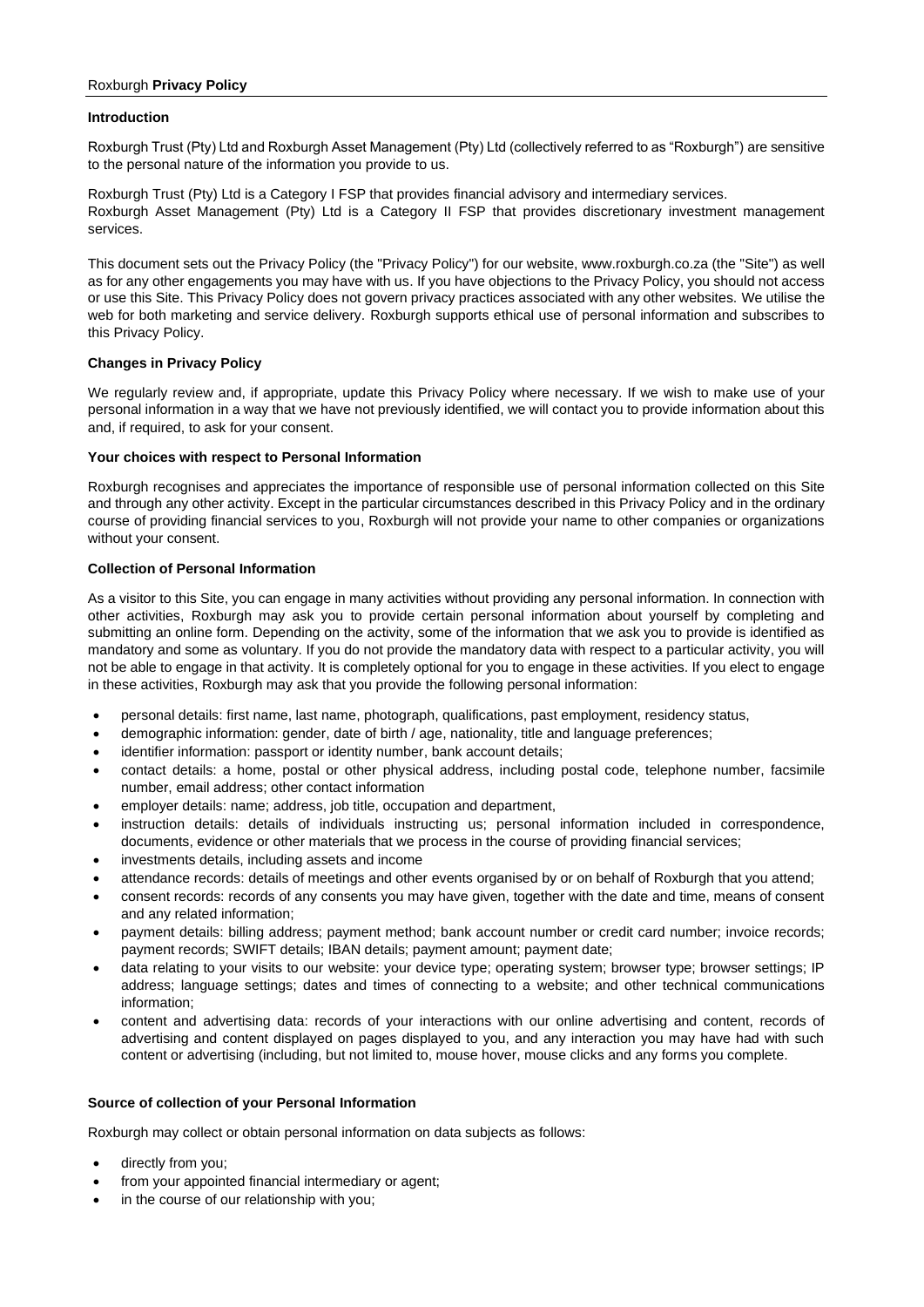- in the course of providing financial services to you where we have been appointed as the financial advisor or intermediary (discretionary and non-discretionary);
- in the course of providing financial services and consulting services to you or your entity;
- in the course of engaging with prospective client who enquire about our services;
- when you make your Personal Information public;
- when you visit and/or interact with our website or other media platforms;
- when you register to use any of our related services including but not limited to newsletters, workshops, meetings and updates;
- when you interact with any third party content or advertising on our website; or
- when you visit our offices.

We may also receive personal information about you from third parties such as law enforcement authorities and from cookies on our website.

In addition to the above, we may collect personal information about you such as records of your communications and interactions with us, including, but not limited to, your attendance at events or at interviews in the course of applying for a job with us, subscription to our newsletters and other mailings and interactions with you during the course of our digital marketing campaigns. This Personal information may be collected directly or indirectly from you through the completion of a mandate, application form or a contract, which may be completed either electronically or in hard copy.

#### **Special Personal Information**

Where we need to process your special personal information, we will do so in the ordinary course of our business, for a legitimate purpose, and in accordance with applicable law.

## **Law authorising or requiring collecting of the Personal Information:**

As an authorised financial services provider, we are obligated in terms of the following legislation to collect your personal information insofar as it relates to the rendering of the relevant financial services to you:

- Financial Advisory and Intermediaries Services Act, no 37 of 2002;
- Financial Intelligence Centre Act, no 38 of 2001 and other anti-money laundering and counter-terrorism regulations;
- Income Tax Act, no 58 of 1962
- **Exchange Control Regulations**

In addition to the above, the below legislation regulates how personal information may be collected, shared and accessed:

- Promotion of Access to Information Act, no 2 of 2000
- Protection of Personal Information Act, no 4 of 2013

#### **Data accuracy**

The personal information provided to Roxburgh should be accurate, complete and up-to-date. Should personal information change, the onus is on the data subject or provider of such data to notify us of the change and provide us with the accurate data.

#### **Data minimisation**

We will restrict processing of personal information to data which is sufficient for the fulfilment of the purpose and applicable legitimate purpose for which it was collected.

#### **Purpose for Processing your Information:**

We will process collect, hold, use and disclose your personal information in the ordinary course of the business of providing you with financial services of a discretionary and/or non-discretionary nature, and related services. We will only process your information for a purpose you would reasonably expect. We will use your personal information for a secondary purpose only if such purpose constitutes a legitimate interest and is closely related to the original or primary purpose for which the personal information was collected. We may subject your personal information to processing during the course of various activities, including, without limitation, the following –

- operating our business; by performing the obligations contained in the contract concluded between you and the FSP;
- notifying you of new products or developments that may be of interest to you;
- providing you with advice, products and services that suit your needs as requested;
- compliance with applicable law and fraud prevention;
- verifying your identity and to conduct reference searches;
- confirming, verifying and updating your details;
- processing insurance claims and to take recovery action;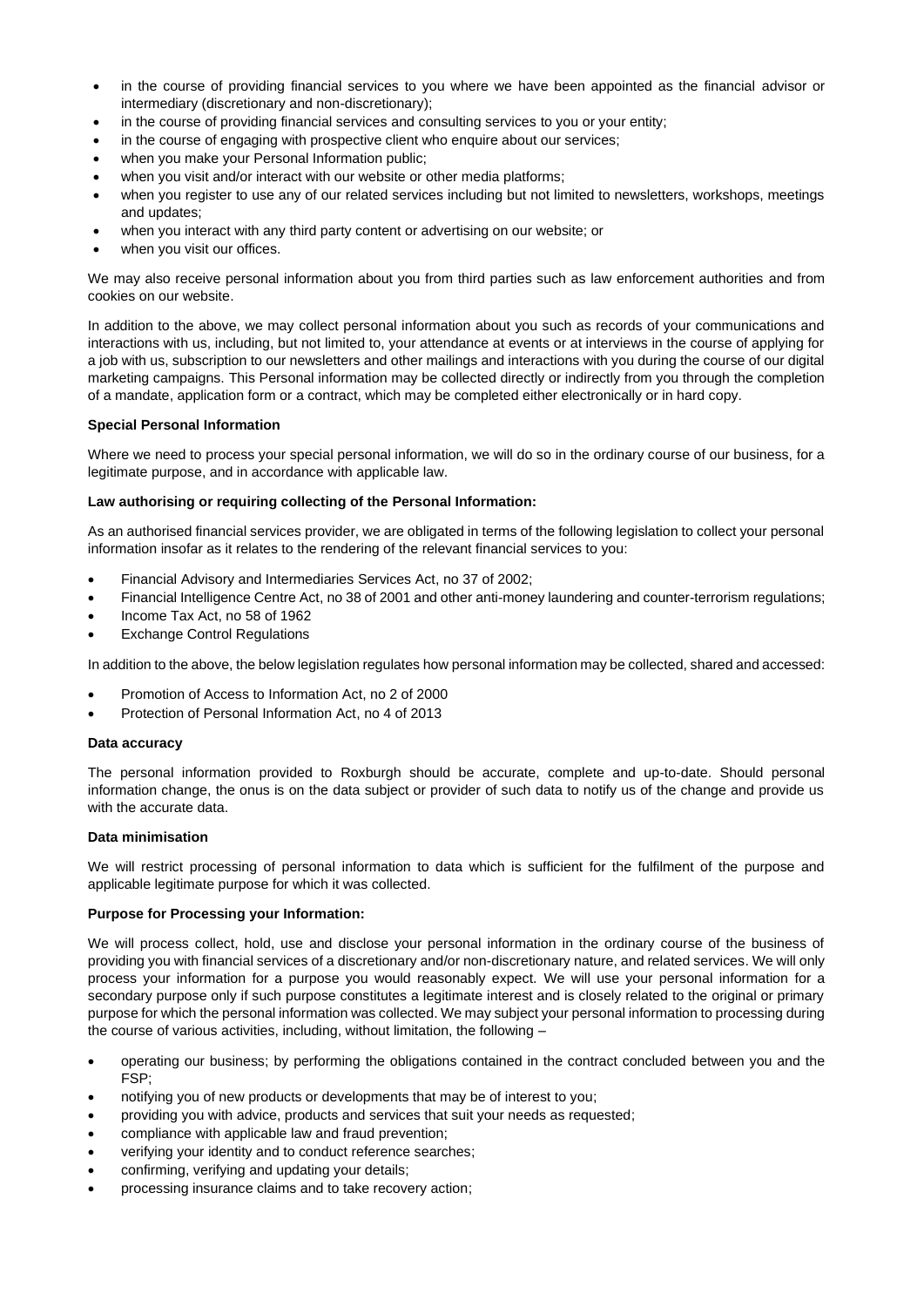- transferring information to our Service Providers and other third parties;
- recruitment; or
- to register your subscription preferences.

We may process your personal information for relationship management and marketing purposes in relation to our services (including, but not limited to, processing that is necessary for the development and improvement of our services, for accounts management, and for marketing activities in order to establish, maintain and/or improve our relationship with you and with our service providers. We may also analyse your personal information for statistical purposes.

We may process your personal information for internal management and management reporting purposes, including but not limited to conducting internal audits, conducting internal investigations, implementing internal business controls, providing central processing facilities, for insurance purposes and for management reporting analysis.

We may process your personal information for safety and security purposes.

The use of the Site, such as the types of services used and how many users, we receive daily. This information is collected in aggregate form, without identifying any user individually

Failing to provide compulsory information may lead to Roxburgh being unable to carry out the functions necessary to perform as an authorised financial services provider.

## **Third parties and your personal information**

We may need to disclose or share your personal information to our associated companies, service providers and other third parties for legitimate business purposes, in accordance with applicable law and subject to applicable regulatory requirements regarding confidentiality. Where we share your information, we will take all precautions to ensure that the third party will treat your information with the same level of protection as required by us. We may disclose your personal information –

- if required by law;
- to regulatory or governmental authorities, upon request, or for the purposes of reporting any actual or suspected breach of applicable law or regulation;
- Information Technology specialists and third party Operators assisting us with data storage, security, processing, analytics, etc (including, but not limited to, data processors such as providers of data hosting services and document review technology and services), located anywhere in the world,
- where it is necessary for the purposes of, or in connection with, actual or threatened legal proceedings or establishment, exercise or defence of legal rights;
- to any relevant party for the purposes of the prevention, investigation, detection or prosecution of criminal offences or the execution of criminal penalties, including, but not limited to, safeguarding against, and the prevention of threats to, public security;
- to any relevant third party acquirer(s), in the event that we sell or transfer all or any portion of our business or assets (including, but not limited to, in the event of a reorganization, dissolution or liquidation); and
- to any relevant third party provider, analytics and search engine providers who assist us in the enhancement of our websites and content.
- to our auditors;
- to your employer (where applicable);
- to our compliance officer (where applicable);
- to other product suppliers and administrative platform providers, where required to fulfil the purpose;
- to your financial advisor or investment managers of product providers or discretionary financial service providers;
- If we engage a third party operator to process any of your personal information, we recognise that any operator who is in a foreign country must be subject to a law, binding corporate rules or binding agreements which provide an adequate level of protection similar to POPIA. We will review our relationships with operators we engage and, to the extent required by any applicable law in force, we will require such operators to be bound by contractual obligations to –
	- $\circ$  only process such personal information in accordance with our prior written instructions; and
	- o use appropriate measures to protect the confidentiality and security of such personal information.

#### **Retention**

We will only retain and store your personal information for as long as we need it, given the purpose for which it was collected, or a legitimate interest as required by law and any other statutory obligations, including anti-money laundering, counter-terrorism, tax legislation, whichever is longer. Your personal information may be retained for a maximum of 6 years from the end of our relationship; however, some of it will be retained for less than this. We will take all reasonable steps to destroy or erase the data from its systems when it is no longer required.